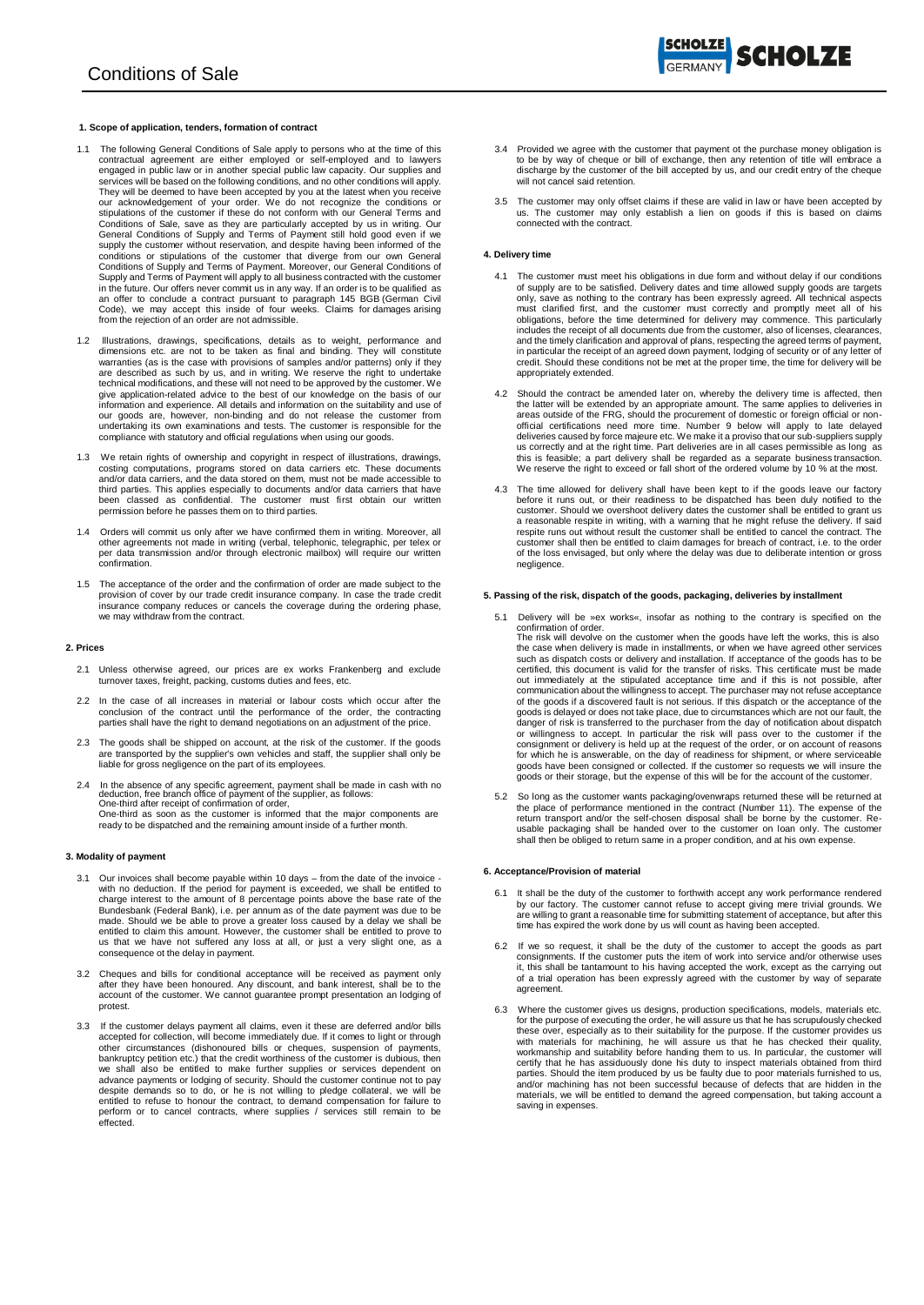#### **7. Demands due to defects/faults**

The purchaser's demands on our quarantee preclude that he has fulfilled his<br>obligations to check the goods and to report faults in accordance with §§ 377, 376<br>HGB (German Commercial Code). The purchaser must check the foll in particular at acceptance of the goods at the agreed place or on the purchaser's premises: Number of items, dimensions, composition and perfect condition. If faults have been noticed, these must be listed in writing and must be reported to us in writing immediately, at the

latest within eight days after receipt of the goods. Any faults which cannot be<br>detected, even if the goods are carefully examined, must be reported immediately<br>after they have been found and a complaint must be issued imm The contractual condition of the goods at the time when they leave our works or stores is crucial.

With these points taken into account, we provide our guarantee for material damages and legal issues regarding delivery with the exclusion of further demands - subject to section 8 – as follows:

- 7.1 To repair or replace all imperfect items free of charge at our discretion if the faulty condition occurred before the transfer of risk. Detection of such faults must be reported to us immediately in writing. Replaced parts become our possession.
- 7.2 Guarantee obligations do not apply in cases of incorrect assembly, improper first operation or use by the purchaser and/or by someone authorised by him, neither in cases where the instructions (for example operating in work has been carried out incorrectly, if the machine was installed in unsuitable rooms, if parts manufactured elsewhere have been used, or other external influences have caused damages. Natural wear and tear is also excluded from any liability obligations. We do not carry any guarantee for damages caused after the transfer of risk, be it damage on the paint work, especially if this was caused by careless handling during transport, storage, assembly, operation and the like and/or if damages are due to natural wear and tear.
- 7.3 For all improvements and replacements which we consider necessary the purchaser is obliged to provide us with the necessary time and give us the opportunity; otherwise we are dispensed from any liability for the conseq persons and to demand from us replacement of the incurred costs.
- 7.4 Of the costs incurred through improvement or replacement of parts we shall as far as the complaint is recognised as justified – carry only the cost of the replacement part. For parts manufactured elsewhere our liability is restricted to transfer of liability .<br>rights which we might have against the supplier of parts from another manufacture
- 7.5 The purchaser has the statutory right to withdraw from the contract if we taking into account cases of statutory exceptions let the reasonably allowed time limit pass without fulfilling our obligation to improve or replace parts made from faulty materials. If it is only a matter of a minor defect, the purchaser's rights are restricted to a reduction of the contractual price. In all other cases the purchaser does not have the right to reduce to contractual price. Any further rights are discernible from Section 8 No. 2 of these conditions.
- 7.6 No guarantee is given in the following cases in particular: Inappropriate or unsuitable application, faulty assembly, improper operation by the purchaser or<br>third parties, natural wear and tear, wrong or careless handling, inappropriate<br>maintenance, unsuitable operating media, inadequate building w building ground, chemical, electro-chemical or electrical influences – as long as we cannot be held responsible for these.
- 7.7 If the purchaser or a third party makes improvements, we cannot be held liable for any consequences. The same applies to alterations on the delivered item without our prior agreement.
- 7.8 Faults involving statutory rights: If the utilisation of the delivered item leads to transgression of trade rights or patent rights nationally, we shall at our cost procure the right of urther use for the purchaser or property no longer exists. If this is economically not feasible or not possible within a reasonable time, the purchaser will have the right to withdraw from the contract. Under the here named conditions we shall also have the right to withdraw from the contract.
- 7.9 Our obligations listed in Section 7.8 are subject to Section 8.2 in cases of violation of intellectual property and patent rights.

These exist only if

- the purchaser informs us immediately of notification about violation of intellectual property or patent rights
- the purchaser supports us to a reasonable degree in defending demands or makes modifications in accordance with Section 7.8 possible
- we reserve the right to all defence measures including agreements outside the law courts and
- the transgression of the law was not caused through alterations to the contractual item by the purchaser himself or through an application which was not in accord with the contract.
- 7.10 For cases of manufacturing manpower contracts the following special conditions apply in addition:

If during the work process materials become unusable through no fault of ours, we would expect to be reimbursed for the cost of these materials by the purchaser. If we are to be blamed for inadequate work, we take the obligation upon ourselves to cover labour costs incurred up to this moment in time and to make improvements. If the materials become unusable through our fault, we shall rework the contractual item. The purchaser is again obliged to provide the material without charge. Any other demands from the purchaser are excluded, in particular claims for indemnity of any kind, including<br>such damages to materials which were not provided by the purchaser or to items which<br>were manufactured from such materials. We transgression against third parties in connection with this contract. The supply of materials is the responsibility of the purchaser.

# **8. Liability**

- 8.1 If the contractual item cannot be used by the purchaser because of our fault due to neglect<br>or faulty execution of proposals and consultancy before or after signing of the contract or due to other contractual subsidiary duties - in particular instructions for the operation and<br>maintenance of the contractual item – excluding further demands from the purchaser<br>the regulations of Section 7 and 8.2 respecti
- 8.2 For damages which have not occurred on the contractual item itself, the supplier is liable - for whatever reason - only
	- a) in the case of deliberate action<br>b) in the case of gross negligence by the owner/the institutions or employees in position<br>of responsibility
	-
	- c) in the case of guilt with regard of damage to life, body or health d) in the case of defects which we have deliberately hidden or the non-existence of
	- which we have guaranteed<br>e) in the case of faulty contractual items as far as liability applies in accordance with the<br>product liability law for personal or material damages on privately used items.

In case we are liable because of minor or gross neglect of our contractual duties, we can be held liable only up to the contractual limit of typical, reasonable, predictable damage. If we neglect one of our contractual duties seriously, our obligation to replace<br>materials or reimburse damages to persons to the degree of the replacement value<br>covered by our product liability insurance. On deman purchaser insight into our insurance policy.

Any further demands are excluded, in particular those demands for damage to property including lost profits.

- 8.3 We do no undertake any procurement risk. Should it come to light after the finalizing of<br>the contract that the contractual item cannot be manufactured or only under<br>unreasonable actual or financial circumstances be mad rights are limited to withdrawal from the contract excluding any other and further demands. The contract is only finalized provided we receive supplies. We will have the right to cancel the order, if our purchasing department is faced with unreasonable price increases, if our suppliers are unable to deliver or if a supplier files for insolvency*.*
- 8.4 Limitation of time

All rights by the purchaser – no matter for what legal reasons – are null and void after 12 months. For claims to damages in accordance with Section 8.2 a) – e) the statutory<br>time limits apply. They also apply to faulty buildings and delivered objects which were<br>used for building purposes in the usual way but state.

- 8.5 Use of software
	- As far as software is contained in the delivery package, the purchaser is given permission to use this software including accompanying documentation. It is included for use in connection with the contractual item. The software must not be used on more than one system.
	- The purchaser may only duplicate, re-work or translate the software, or re-engineer the object code to the source code the software within the realm of the law (§§ 69a ff. UrhG). The purchaser commits himself not to remove manufacturer's details – in particular Copyright annotations – without our prior explicit agreement.
	- All other rights on the software and the documentation including copies remain with us or the software supplier. It is not permitted to grant sub-licences. This is against the law.
- 8.6 Advisory activity
	- The supplier owe the customer (buyer) with regards to advisory activity i.e. front end engineering studies, conceptual design studies, project support etc. only for such case, if this technical advice has been ordered by the customer (buyer) in a written format. In case of a written order for advisory activity the conditions according to articles 7 and 8.2 shall fully apply.